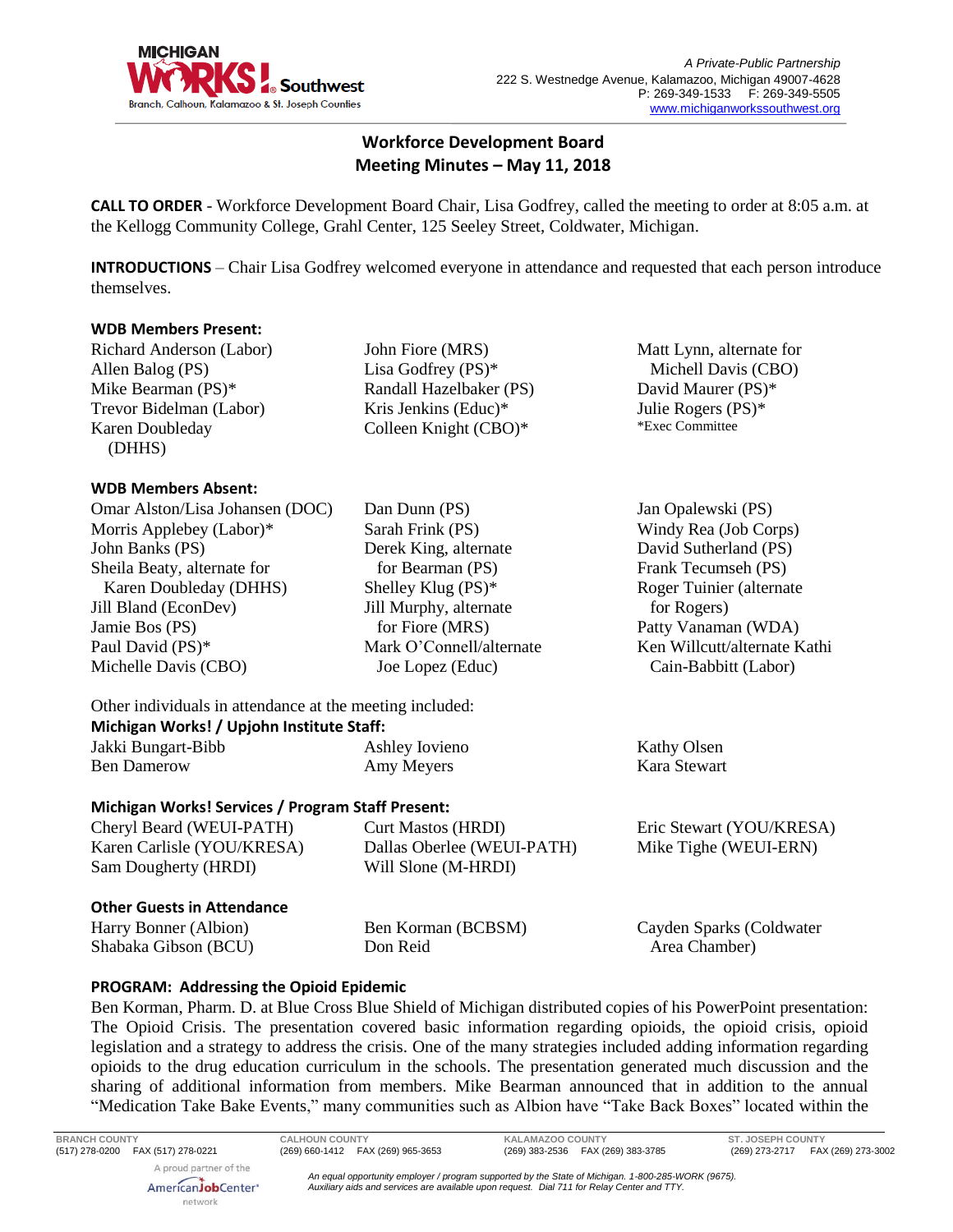community, often at a pharmacy or a police station. Mr. Korman reported that information regarding specific locations can be found at [DEA Diversion Control Division](https://www.deadiversion.usdoj.gov/) and a[t Michigan-OPEN.](http://michigan-open.org/) Mr. Bearman also announced that the Substance Abuse Prevention Services & Coalition in Albion will be holding a seminar and classes on Naloxine, on May 16, 2018; the medication is designed to rapidly reverse an opioid overdose. Julie Rogers recommended a book about America's opiate epidemic titled "Dreamland." Rick Anderson recommended the book "American Pain" by John Tempe and reported the book was selected for a recent "St. Joseph County community read." He added that the American Red Cross also offers an eight-hour Naloxine Training class.

Ben Damerow reported about a Brookings Institute study that shows county level data with areas of high opioid prescription rates and a large decline in the labor force participation rate. The Department of Labor is releasing funding and encouraging States to create partnerships to find local solutions to the opioid crisis. The Talent Investment Agency will be partnering with the Department of Health and Human Services (DHHS) and MISHDA for this purpose.

## **CALL TO ORDER**

After the presentation, Chair Lisa Godfrey called the business portion of the meeting to order at 8:49 a.m.

### **APPROVAL OF MINUTES (Exhibit A)**

**Motion made by Mike Bearman and supported by John Fiore to approve the Workforce Development Board Executive Committee meeting minutes of April 13, 2018. Motion carried.** 

### **CITIZENS' TIME**

No comments.

#### **COMMITTEE REPORTS**

**Monitoring and Evaluation Committee –** Mike Bearman reported the Monitoring and Evaluation Committee reviewed the Partnership Accountability Training Hope (PATH) Program and services. The review included interviews with current participants. The first participant who met with the committee reported she appreciated the fact that staff held her accountable. She also noted learning what 'business attire' meant was valuable for someone who was not familiar with today's world of work and suggested that this would be a good topic to offer as a workshop. This individual had earned the Guest Services Gold certification; however, her longer-term goal was to obtain training to be a Medical Assistant. The other interview was with a husband/wife team who were both working towards multiple certifications that will help them to start their own business. Their goal was to open a restaurant in the Battle Creek area. Colleen Knight reported the couple interviewed had some great experience working in other restaurants that will be helpful as they move forward with their plans. The participants also spoke about inviting Michigan Works! staff and Board members to their ribbon cutting, when they do open their restaurant. Jakki Bungart-Bibb reported the staff review of the PATH program and services included monitoring 53 files. The file review was very positive with only a few minor errors. Recommendations for continuous improvement included enhancing case notes and the Individual Service Strategy (ISS). The monitoring meeting also included a presentation by the staff that included the sharing of information pertaining to new initiatives such as goal oriented case management and family centered coaching.

**Veterans Committee** – Kathy Olsen reported the Veterans Community Action Team (VCAT) Employment Committee postposed the recruitment event they are planning to hold on a military base until fall. They plan to host some networking events for veterans during the summer months. The VCAT Education Committee has postponed their Education Webinar and a new date has not been confirmed.

#### **NEW BUSINESS**

**Request for Proposal RFP Recommendation** – Colleen Knight reported two Requests for Proposals (RFPs) were announced the first week of April. One for the Workforce Innovation and Opportunity Act (WIOA) Youth Services and the other for WIOA Adult and Dislocated Worker Services. Both RFPs were posted on the Michigan Works!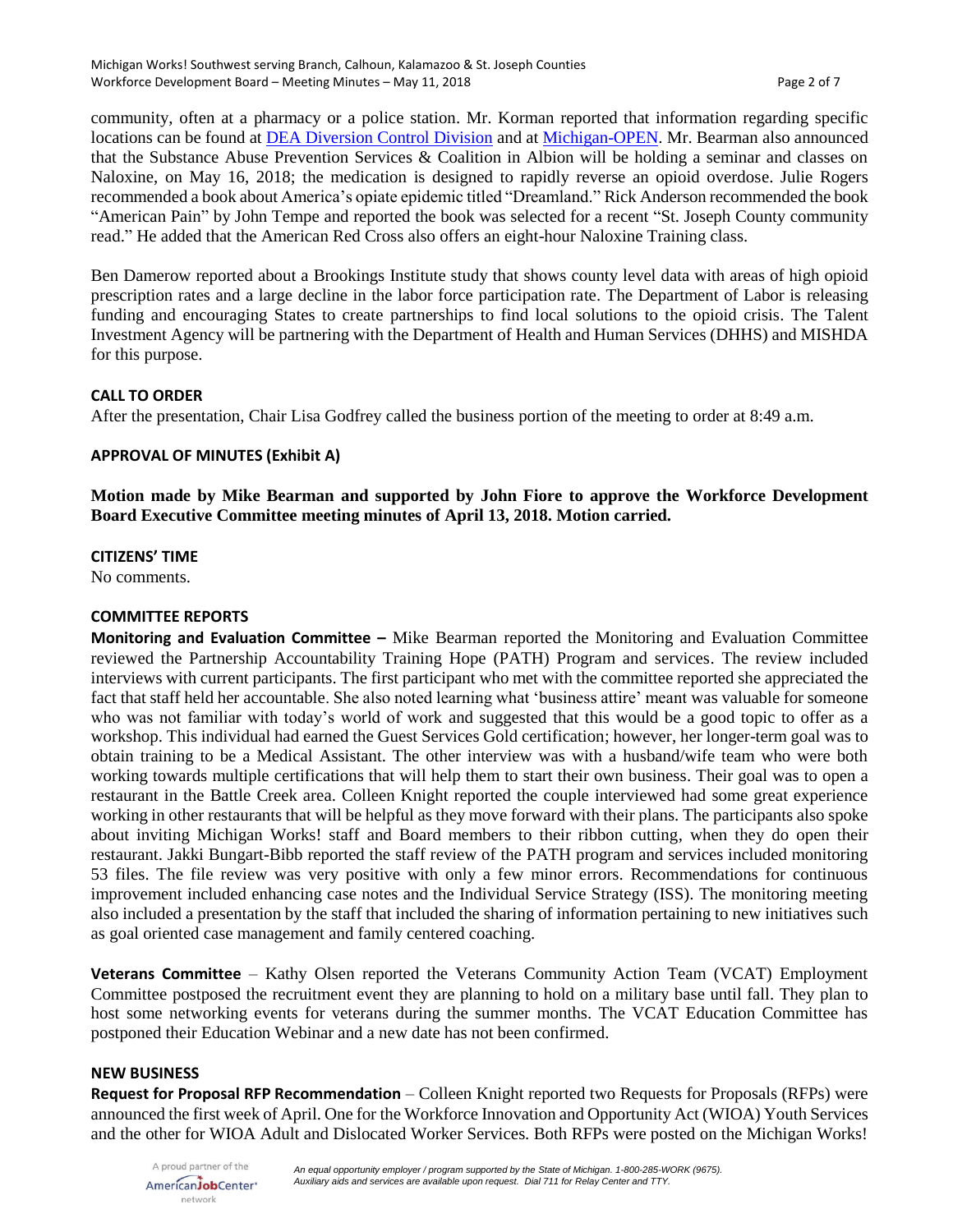Southwest website along with being mailed and emailed to a list of community partners; 86 for the Youth RFP and 47 for the Adult and Dislocated Worker RFP. Responses were due on May 3, 2018. One proposal was received in response to the Youth RFP and one was received in response to the Adult and Dislocated Worker RFP. Both RFP responses were from incumbent bidders. The proposals were reviewed by staff and Board members. The staff committee included representation from both finance and operations. The Board Committee met earlier this week to review the submitted proposals.

**Based on the proposal received in response to the Youth RFP, the committee agreed to award a sub-award agreement to Youth Opportunities Unlimited, a division of KRESA for WIOA Youth Services. The Committee has also requested that KRESA/YOU provide additional clarification in some areas, including partnerships/collaborations for creating and expanding services to youth.**

**Based on the proposal received in response to the Adult and Dislocated Worker RFP, the committee agreed to award a sub-award agreement to Michigan HRDI. The Committee also requested that HRDI provide additional clarification in some areas, including partnerships/collaborations and follow up services.**

Colleen Knight also reported there are unique barriers in each county and it is part of the Board members' responsibility to help connect, support and strengthen programs and services. The RFP committee also made recommendations to further streamline the process that will hopefully generate richer narrative pertaining to outreach and services specific to each county.

### **STAFF REPORTS**

**Marketing (Exhibits B1-B3)** – Kathy Olsen reported the Marketing Report (Exhibit B1) included in the agenda packet is a list of upcoming events for businesses, job seekers and the public. She highlighted the Spring Hiring Blitz held in Coldwater on May 9, 2018 (Exhibit B2); the upcoming Albion Job Fair scheduled for May 15, 2018; and the Media Release regarding the elimination of qualifying Driver Responsibility Fees (Exhibit B3). Ms. Olsen thanked Board members Matt Lynn and Julie Rogers for their support for the viewing of the 13th documentary that was made available to Board members on Friday, May 4, 2018. Ben Damerow also thanked Matt Lynn and Dallas Oberlee for leading the discussions that followed the viewing at each of the locations. Julie Rogers reminded members the 13<sup>th</sup> documentary is available on Netflix. Kris Jenkins stated that the documentary was very impactful and reported one of her relatives who is a student at the University of Michigan, watched the documentary in their sociology class.

## **Program Operations / Special Initiatives** –

*Workforce Innovation Fund (WIF) -* Dallas Oberlee reported the Workforce Innovation Fund (WIF) grant is nearing the end of the implementation phase which is September 30, 2018. A request was submitted to the Department of Labor to extend the implementation to March 31, 2019 and staff are waiting for DOL authorization for this request. A workshop will be held for Employer Resource Network (ERN) employers on May 17, 2018 on the topic of designing and implementing career ladder/pathways within their organizations. The next step will be to provide tools for career ladder/pathways coaching. She introduced Mike Tighe, who was recently hired as the ERN Success Coach for Branch County.

*Families Forward Demonstration Project* – Dallas Oberlee reported the Families Forward Demonstration Project began in April in Calhoun County. The project is a partnership with MDRC, the Department of Health and Human Services (DHHS) and the Office of Child Support (OCS). The research pilot is set to serve adults between the ages of 18 and 64 with open child support cases and will place them in either Welding or Machine Maintenance training. Staff will be coordinating with Kellogg Community College (KCC) RMTC for the training and placements. Jackson County is also receiving funding for this research pilot and they will be offering Production Technician training at a location in that county. Individuals who are referred are free to choose from the training programs offered. To date, six individuals are enrolled in a training program at KCC.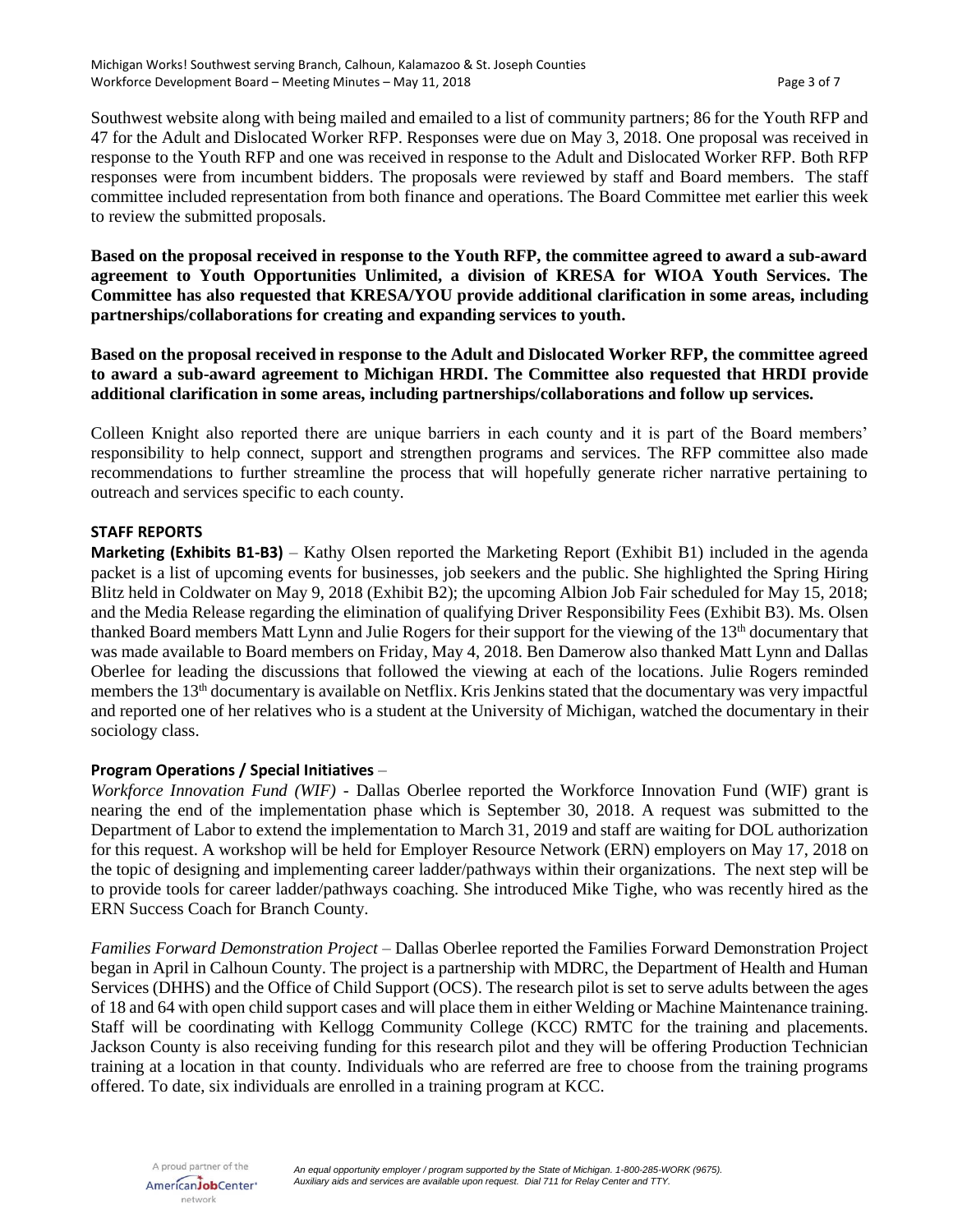*Time Limited Food Assistance (TLFA)* – Dallas Oberlee reported the Food Assistance Employment and Training (FAE&T) Program is changing to a Time Limited Food Assistance (TLFA) Program. She explained that TLFA is for individuals between the ages of 18-49 with no dependents. Participation in a workforce program is required to continue receiving benefits. The change went into effect for Kalamazoo County on January 1, 2018 and it is expected to rollout in Branch, Calhoun and St. Joseph Counties on July 1, 2018.

*Maintenance Roadway Technician Registered Apprenticeship* – Dallas Oberlee reported a new apprenticeship for a Maintenance Roadway Technician was adopted by the Kalamazoo County Road Commission. It is the first of its kind in the State and other counties have expressed interest in learning more about this apprenticeship training. Sam Dougherty from Michigan Works! Southwest / M-HRDI will be presenting on the apprenticeship at the Road Commission's State Convention next week.

*Career Pathways* - Ben Damerow reported staff are partnering with the Kalamazoo Promise Scholarship and the Battle Creek Legacy Scholarship to introduce additional career pathway options for training funded by these scholarships. Mike Bearman suggested that staff also reach out to the Albion Fellows Scholarship.

**Business Services and Skilled Trades Training Fund (STTF) Update -** Ashley Iovieno reported Business Services staff have been very busy providing support for multiple large hiring events. The BC Vision Prep Fairs concluded with a Job Fair on May 3, 2018 at the Kool Family Center in Battle Creek. The annual Hiring Blitz was held earlier this week in Coldwater and the event was attended by 210 students and 62 adults. The Hiring Blitz is a partnership with the Branch Area Career Center (BACC), the Coldwater Area Chamber of Commerce and Kellogg Community College (KCC). The upcoming Albion events are in partnership with Albion Economic Development, the Albion Chamber of Commerce, KCC East campus and Albion College.

Kara Stewart reported the *Skilled Trades Training Fund (STTF)* grant application submitted by Eimo Technologies was pulled from the queue and awarded funding. Business Services staff recently had the opportunity to attend the *MiCareerQuest* event in Grand Rapids to look for potential new ideas that could be implemented locally. The next MiCareerQuest Southwest event is scheduled for November 13-14, 2018 at the Kalamazoo Expo Center. Companies and individuals interested in participating or volunteering should contact either Ashley Iovieno or Kara Stewart.

**Labor Market Information (LMI) (Exhibit C)** – The website link to the labor market reports generated from Burning Glass Analytics and Real Time Jobs Data that identified the top detailed occupations, skills greatest in demand, and employers with the most job openings in Prosperity Region 8, Michigan Works! Southwest, and each of the four counties in the MW Southwest Area for the period March 1 through April 30, 2018 were included in the agenda packet (Exhibit C).

**Dashboard Report (Exhibit D)** – Jakki Bungart-Bibb reported page one of the Dashboard Report (Exhibit D) highlights labor participation data for the four-county area on the left side and in-demand job postings for Prosperity Region 8 on the right side. She highlighted education requirements for the job openings as well as the top occupations advertised online. Page two of the dashboard included data pertaining to activities at Michigan Works! Southwest service centers. This included serving 117,650 visitors to the service center for the Program Year July 1, 2017 to April 30, 2018 and helping 909 employers fill 2,522 jobs for the same period. Page two also included data pertaining to the Skilled Trades Training Fund (STTF) grants, WIOA registrations and the Employer Resource Network (ERN). The data on page three of the dashboard represents programs that operate on the October 1 through September 30 Fiscal Year. The PATH Work Participation Rate (WPR) was reported to be at 60.8%, well above the State goal of 50%. The local AEP/PATH Employment Rate was reported to be 51.8% and the local average wage increased to \$10.71. Page four of the Dashboard includes information pertaining to the Apprenticeships reported on by staff as well as metrics for the Career an Educational Advisory Council (CEAC). Social media and website metrics requested at last month's meeting were added to this page of the report.

**Director's Report** – Ben Damerow distributed a copy of the Director's Report dated May 11, 2018.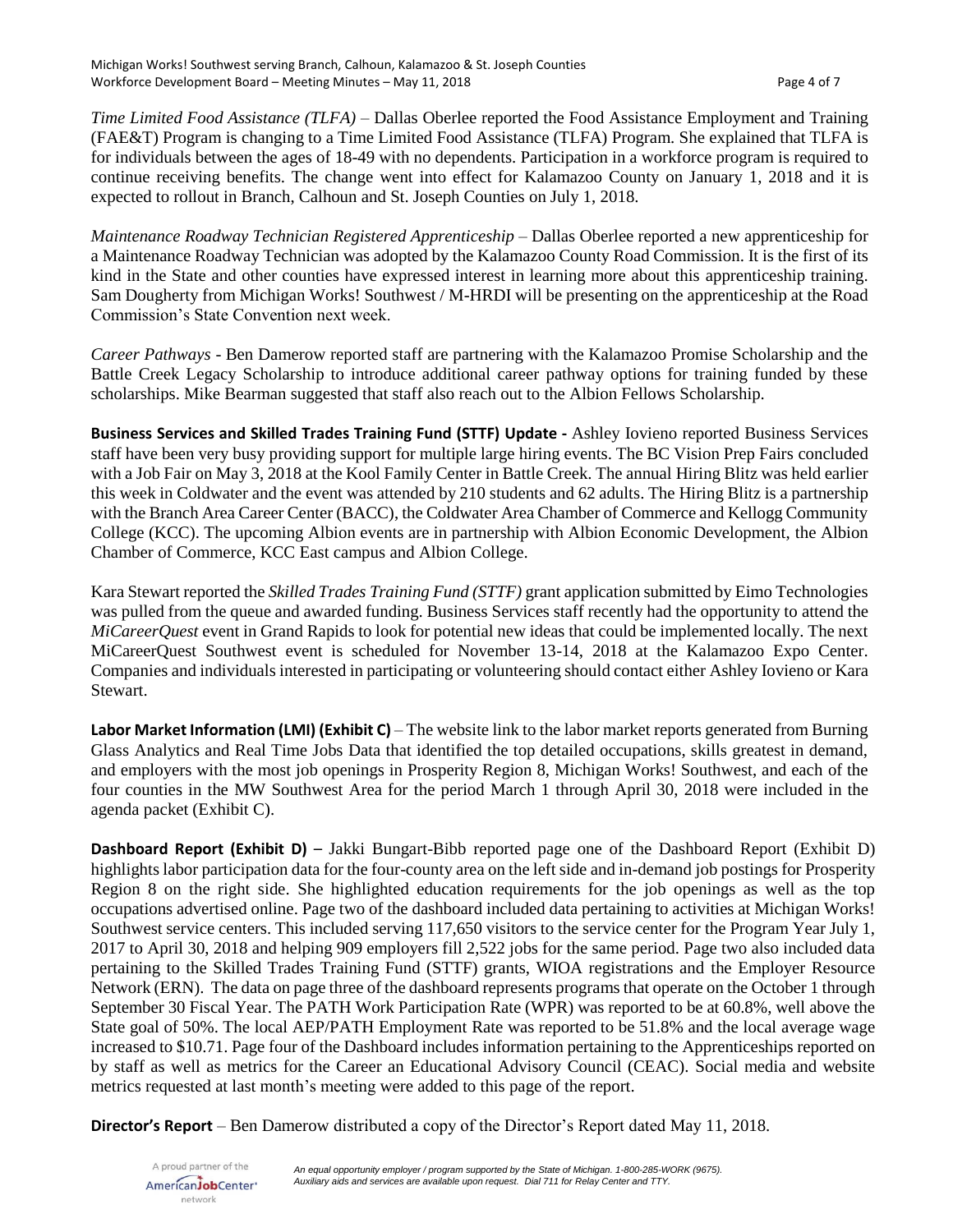*Workforce Innovation and Opportunity Act (WIOA)* - He reported the State of Michigan Talent Investment Agency released Workforce Innovation and Opportunity Act (WIOA) planning estimates to local Michigan Works! agencies for fiscal year 2018. Draft allocations for Michigan Works! Southwest were as follows: Youth \$1,024,028 (9.53% increase); Adult \$832,419 (8.86% increase); and Dislocated Worker \$858,947 (a decrease of 3.02%). Overall, the WIOA draft allocation total of \$2,715,394 for Michigan Works! Southwest is a 5.04% increase and he reported this is the first time in several years that there has been an increase in WIA/WIOA funding.

*Marshall Plan for Talent* - On February 22, 2018, Governor Snyder announced the Marshall Plan for Talent to make changes to the way the state prepares students for careers and to address talent gaps in key industries. The plan calls for investing \$100 million in new funding dedicated to innovative programs, including competencybased certification, assistance for schools to improve curricula and classroom equipment, scholarships and stipends, and support for career navigators and teachers. The funding has not yet been approved in the State budget; however, approval is expected. Workforce Development Directors, Board Chairs and Vice Chairs are invited to the Governor's Talent Investment Board (GTIB) meeting scheduled for Monday, May 14, 2018 to learn more about the Marshall Plan application process.

*Medicaid Work Requirements* - On January 11, 2018, the Centers for Medicare and Medicaid Services (CMS) issued a State Medicaid Director Letter providing new guidance for waiver proposals that would impose work requirements (referred to a community engagement) in Medicaid as a condition of eligibility. The guidance describes the potential scope of requirements that could be approved and presents the case for how these policies promote the objectives of the Medicaid program. This action reverses previous Democratic and Republican Administrations, which had not approved such waiver requests on the basis that such provisions would not further the program's purpose of promoting health coverage and access. So far, the Medicaid Work Requirements have passed the House and Senate subcommittees. Kentucky, Indiana and Arkansas have been approved for the waivers. Michigan will most likely be seeking the waiver to introduce work requirements by the end of the year. In Michigan there are approximately 700,000 residents with significant barriers to employment who are enrolled in Medicaid. The federal government will not be providing resources to support this work requirement legislation.

*Driver Responsibility Fees* – On March 1, 2018, Governor Snyder signed a law to forgive any "driver responsibility fees" debts on October 1, 2018 and it allows affected motorists to reinstate their license for free through the end of 2018. The law could provide relief for more than 300,000 drivers who owed a combined \$637 million in outstanding fees as of August, much of which the state never expected to collect. To eliminate the fees prior to October 1, 2018, individuals may participate in a Workforce Training Program as an alternative to paying fees and may be eligible to have their driver's license reinstated once they complete the Workforce Training Program. Mr. Damerow thanked Karen Carlisle for her leadership on the State Committee to develop the Workforce Training Program requirements.

*Fiscal Year (FY) 19 Appropriations* – Approval of FY19 federal appropriations is not expected until after the November elections and a Continuing Resolution is expected for funding through December 2018.

*Temporary Assistance to Needy Families (TANF)* - The Temporary Assistance to Needy Families (TANF) federal legislation expires September 30, 2018. The House released draft legislation on Tuesday that would allow States to transfer 50% of the block grant to WIOA. Currently GED preparation is a non-core activity and in the proposed legislation this was changed to a core activity.

*Farm Bill* – The House proposed a new farm bill which includes the Supplemental Nutritional Assistance Program (SNAP)/food assistance program. Additional work requirements were proposed with the food assistance program but funding was increased to \$1 billion a year compared to the \$90 million the program was most recently allocated.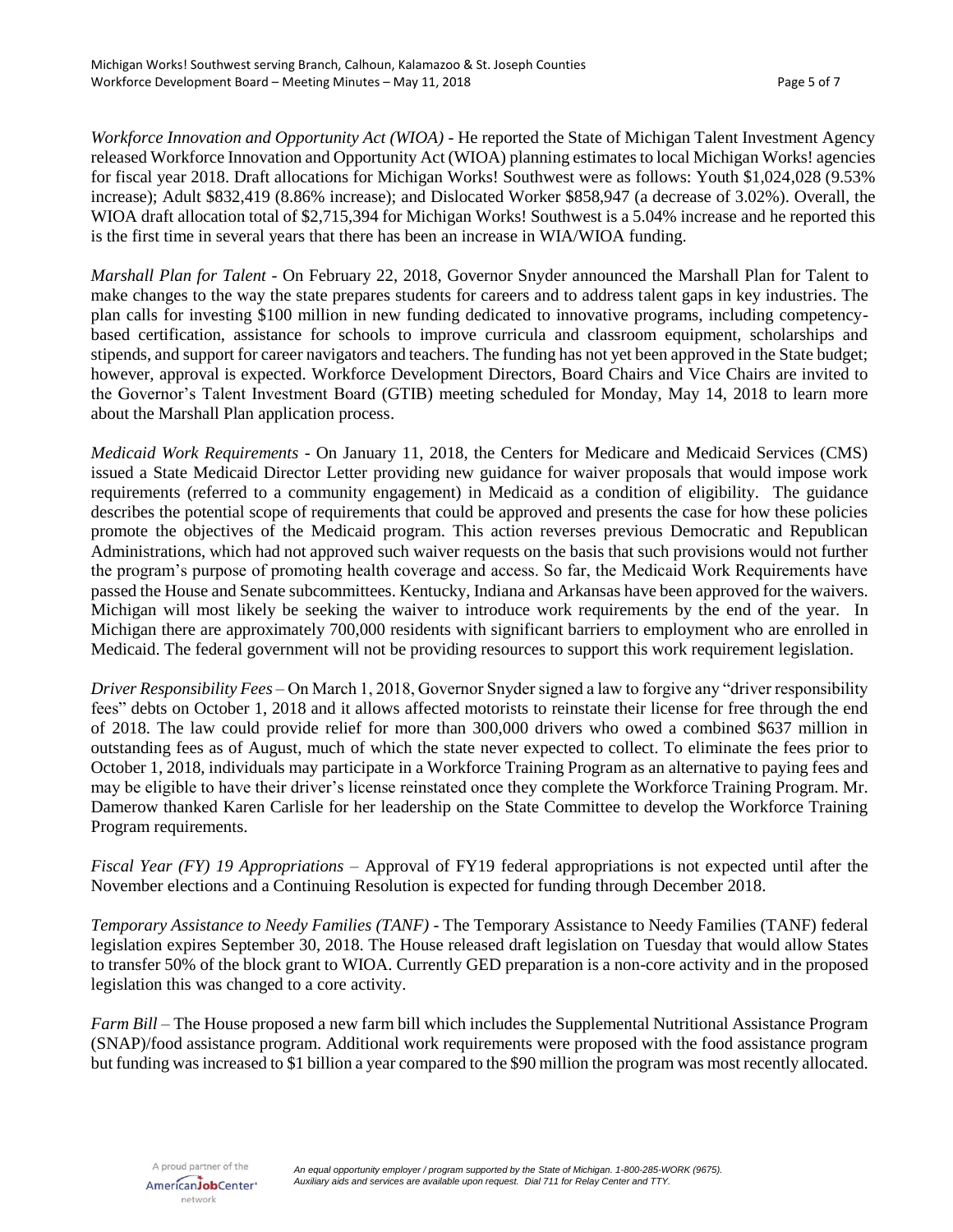*Skilled Trades Training Fund (STTF)* – Legislation to solidify the Skilled Trades Training Fund (STTF) with a new name, the Going Pro Talent Fund Program, passed the Senate and is moving to the House.

*Offender Success* – Ben Damerow reported Michigan Works! Southwest has notified Kinexus that Michigan Works! Southwest will no longer provide Offender Success employment services in the Michigan Works! Southwest service area after May 25, 2018. He explained that over the years, the program has undergone significant changes and the current program design is far different than the original design.

*Michigan Works! Southwest Staff Update* – Ben Damerow announced Amy Meyers has been named Deputy Director of Administration and Jakki Bungart-Bibb has been named Deputy Director of Operations.

## **OLD BUSINESS**

None.

### **CITIZENS' TIME**

Karen Carlisle reported last month she announced she would be retiring in October and was pleased to announce that next week a recommendation will be made to the KRESA Board to appoint Eric Stewart as the Director of Youth Opportunities Unlimited. (Y.O.U.).

Harry Bonner reported the Opioid presentation provided at today's meeting was excellent and he requested a copy of the information presented.

Karen Carlisle will be hosting a discussion on Apprenticeship Training at the Southwest Michigan Catalyst Center next week. Please let her know if you plan to attend and have not yet submitted your RSVP.

#### **MEMBERS' TIME**

Dave Maurer reported the Manufacturers Consortium learned about the Benteler Apprenticeship Training Program in South Carolina and he found it to be an impressive model. The company reported they spent significant time searching for a training program like the German apprenticeship model. They determined that culturally, it would be difficult to implement the German model in the U.S. However, the MAT<sup>2</sup>® training program at Kalamazoo Valley Community College (KVCC) was found to be similar and Benteler is committed to bringing 70 out-of-state students to KVCC for this training. He further reported, the MAT<sup>2</sup><sup>®</sup> Training Program has struggled in the past without an employer champion and Benteler's commitment to training will be key to its success.

Dave Maurer also reported South Carolina is committed to developing its workforce through tech centers and for every two public schools in South Carolina, one tech center is required. In Michigan, the current ratio of public schools to tech centers is 25 to 1; and in Kalamazoo County there is no tech center for 11 high schools. He reported 100 Mechatronics students graduate every year within 15 miles of the Benteler plant in that state.

Dave Maurer announced the annual STEM Showcase for Kalamazoo is being held during the lunch hour today at Kalamazoo Valley Community College and he encouraged members to attend.

Mike Bearman announced Kellogg Community College and Marshall Schools will be graduating their first class of students from the five-year high school. These students will be graduating with a high school degree and an Associate's degree.

Colleen Knight reported staff working on the Childcare Initiative in Branch County met with the County Commissioners to present their plan and received good feedback. A presentation was made to the Coldwater Exchange Club and the project is gaining community support. She thanked County Commissioners for their support.